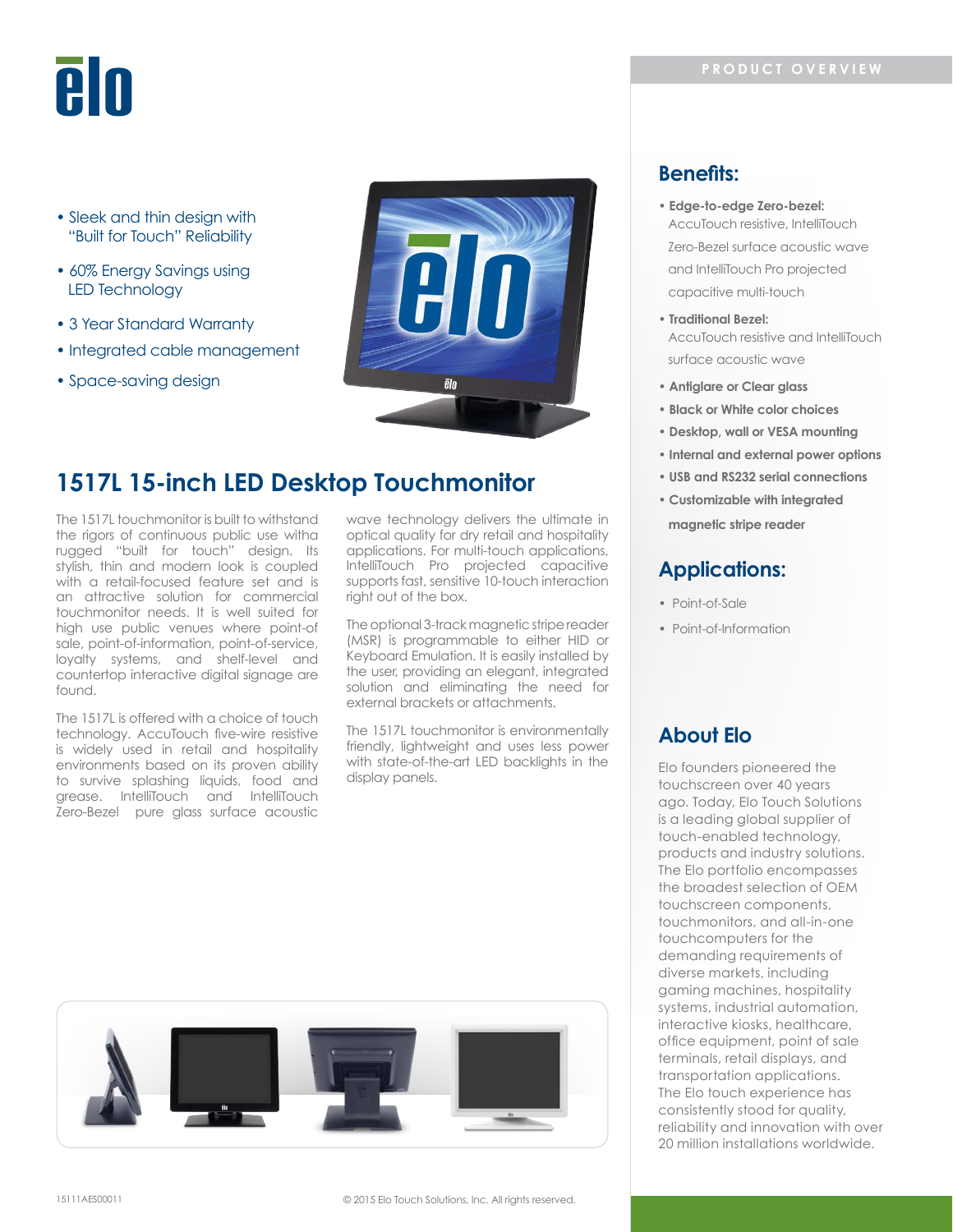## **1517L 15-inch LCD Desktop Touchmonitor**

| <b>Specifications</b>                                                                 |                                                                                                                                                                                                                                                                                                                                                                                                                                                                                                                                                    |
|---------------------------------------------------------------------------------------|----------------------------------------------------------------------------------------------------------------------------------------------------------------------------------------------------------------------------------------------------------------------------------------------------------------------------------------------------------------------------------------------------------------------------------------------------------------------------------------------------------------------------------------------------|
| Model                                                                                 | 1517L                                                                                                                                                                                                                                                                                                                                                                                                                                                                                                                                              |
| Color                                                                                 | <b>Black or White</b>                                                                                                                                                                                                                                                                                                                                                                                                                                                                                                                              |
| Active Display Area                                                                   | 11.97 x 8.98 inches / 304 x 228 mm                                                                                                                                                                                                                                                                                                                                                                                                                                                                                                                 |
| Monitor Dimensions (with stand)                                                       | 14.1 x 7.8 x 12.5 inches / 358 x 197 x 319 mm (dimensions vary with stand position and options selected)                                                                                                                                                                                                                                                                                                                                                                                                                                           |
| <b>Monitor Thickness</b>                                                              | 1.7 inches / 43 mm panel depth                                                                                                                                                                                                                                                                                                                                                                                                                                                                                                                     |
| <b>LCD Technology</b>                                                                 | Active matrix TFT LCD with LED backlighting                                                                                                                                                                                                                                                                                                                                                                                                                                                                                                        |
| Diagonal Size                                                                         | 15.0"                                                                                                                                                                                                                                                                                                                                                                                                                                                                                                                                              |
| <b>Aspect Ratio</b>                                                                   | 4:3                                                                                                                                                                                                                                                                                                                                                                                                                                                                                                                                                |
| Native (Optimal) Resolution                                                           | 1024 x 768                                                                                                                                                                                                                                                                                                                                                                                                                                                                                                                                         |
| Other Supported Resolutions                                                           | 640 x 480 @ 60Hz, 75Hz; 720 x 400 @ 70Hz; 800 x 600 @ 56Hz, 60Hz, 75Hz; 1024 x 768 @ 60Hz, 75Hz                                                                                                                                                                                                                                                                                                                                                                                                                                                    |
| Colors                                                                                | 16.2 million                                                                                                                                                                                                                                                                                                                                                                                                                                                                                                                                       |
| <b>Brightness (typical)</b>                                                           | LCD Panel: 250 nits; AccuTouch: 200 nits; IntelliTouch: 225 nits; IntelliTouch ZB: 225 nits; IntelliTouch Pro pcap: 225 nits                                                                                                                                                                                                                                                                                                                                                                                                                       |
| Response Time - Total (typical)                                                       | 16 msec                                                                                                                                                                                                                                                                                                                                                                                                                                                                                                                                            |
| Viewing Angle (typical)                                                               | Horizontal: +/-80° or 160° total; Vertical: +/-70° or 140 ° total                                                                                                                                                                                                                                                                                                                                                                                                                                                                                  |
| Contrast Ratio (typical)                                                              | 700:1                                                                                                                                                                                                                                                                                                                                                                                                                                                                                                                                              |
| Video                                                                                 | Analog VGA on Female DE-15 connector Input Video Horizontal Sync frequency range: 31.5-60KHz<br>Input Video Vertical Sync (frame rate) frequency range: 56-75Hz                                                                                                                                                                                                                                                                                                                                                                                    |
| Power                                                                                 | Monitor input power connector - AC: IEC 60320 C6. Monitor input power signal specifications: 100-240VAC, 50/60Hz<br>Monitor input power connector - DC: Coaxial power jack (2.1mm pin outer diameter, 6.4mm barrel inner diameter);<br>Monitor input power signal specifications: 12VDC ±5%<br>Note: Optional AC-DC power adapter sold for this monitor. Adapter input connector: IEC 60320 C14<br>Adapter input voltage range: 100-240VAC, 50/60Hz;<br>Power Consumption (Typical): ON (monitor): 12W; SLEEP (monitor): 1.0W; OFF (monitor): 0.8W |
| Weight (with stand)                                                                   | Unpackaged: 4.3 kg / 9.5 lb; Packaged: 7.3 kg / 16.0 lb.                                                                                                                                                                                                                                                                                                                                                                                                                                                                                           |
| <b>Shipping Dimensions</b>                                                            | 19.2 x 9.1 x 19.1 inches / 487 x 231 x 485 mm                                                                                                                                                                                                                                                                                                                                                                                                                                                                                                      |
| Mounting Options                                                                      | 75 mm VESA mount, capped through-mount holes                                                                                                                                                                                                                                                                                                                                                                                                                                                                                                       |
| On-Screen Display (OSD) Controls<br>(Accessible through switches<br>Along the bottom) | Controls: Menu, Up, Down, Select<br>Settings: Brightness, Contrast, Clock, Phase, H- position, V-Position, Auto-Adjust, Aspect Ratio, Sharpness, Color<br>Temperature, OSD Timeout, OSD Language, Recall Defaults<br>Languages: English, French, Italian, German, Spanish, Simplified Chinese, Traditional Chinese, Japanese<br>Lockouts: OSD, Power                                                                                                                                                                                               |
| Temperature                                                                           | Operating: 0 °C to 40 °C /32 °F to 104 °F; Storage: -20 °C to 60 °C /-4 °F to 140 °F                                                                                                                                                                                                                                                                                                                                                                                                                                                               |
| Humidity (non-condensing)                                                             | Operating: 20%-80%; Storage: 10%-90%                                                                                                                                                                                                                                                                                                                                                                                                                                                                                                               |
| Regulatory approvals and<br>declarations                                              | Argentina S-mark, Australia C-Tick, Canada cUL, IC, China CCC, Europe CE, Japan VCCI, Korea KCC, e-Standby,<br>Mexico CoC, Taiwan BSMI Mark, United States UL, FCC, International CB, RoHS, China RoHS, WEEE, IMERC                                                                                                                                                                                                                                                                                                                                |
| Touch Interface                                                                       | Serial (RS232) and USB                                                                                                                                                                                                                                                                                                                                                                                                                                                                                                                             |
| Warranty                                                                              | 3 years standard                                                                                                                                                                                                                                                                                                                                                                                                                                                                                                                                   |
| <b>MTBF</b>                                                                           | 50,000 hours demonstrated                                                                                                                                                                                                                                                                                                                                                                                                                                                                                                                          |

## **Ordering Information**

| <b>Model</b> | <b>Part Number</b> | Technology            | <b>Interface</b> | <b>Bezel</b> | <b>Surface Treatment</b> | Color        | <b>Availability</b> |
|--------------|--------------------|-----------------------|------------------|--------------|--------------------------|--------------|---------------------|
|              | E523163            | AccuTouch             | Serial/USB       | Yes          | Antiglare                | <b>Black</b> | Worldwide           |
|              | E532051            | AccuTouch             | Serial/USB       | Yes          | Antiglare                | White        | Worldwide           |
|              | E144246            | AccuTouch             | Serial/USB       | <b>No</b>    | Antiglare                | Black        | Worldwide           |
|              | E590483            | AccuTouch             | Serial/USB       | <b>No</b>    | Antiglare                | White        | Worldwide           |
|              | E344758            | <b>IntelliTouch</b>   | Serial/USB       | Yes          | Antiglare                | Black        | Worldwide           |
| 1517L        | E579160            | <b>IntelliTouch</b>   | Serial/USB       | Yes          | Antiglare                | White        | Worldwide           |
|              | E829550            | IntelliTouch ZB       | Serial/USB       | No           | Clear                    | Black        | Worldwide           |
|              | E342516            | IntelliTouch ZB       | Serial/USB       | No           | Clear                    | White        | Worldwide           |
|              | E273226            | IntelliTouch ZB       | Serial/USB       | No           | Antiglare                | <b>Black</b> | Worldwide           |
|              | E236309            | IntelliTouch ZB       | Serial/USB       | No           | Antiglare                | White        | Worldwide           |
|              | E648912            | IntelliTouch Pro PCAP | <b>USB</b>       | No           | Antiglare                | <b>Black</b> | Worldwide           |

## **Optional Peripherals**

| 'Peripheral .          | Interface | 'Color | <b>Part Number</b> |
|------------------------|-----------|--------|--------------------|
| Magnetic Stripe Reader | USB       | Black  | E500356            |
| Magnetic Stripe Reader | USB       | White  | F233227            |

To ind out more about our extensive range of Elo touch solutions, go to **www.elotouch.com**, or call the ofice nearest you.

| <b>North America</b>    |
|-------------------------|
| Elo Touch Solutions     |
| 1033 McCarthy Boulevard |
| Milpitas, CA 95035      |

800-ELO-TOUCH Tel +1 408 597 8000 Fax +1 408 597 8050 customerservice@elotouch.com elosales@elotouch.com

**Europe** Tel +32 (0)16 70 45 00 Fax +32 (0)16 70 45 49 **Asia-Paciic**

Tel +86 (21) 3329 1385 Fax +86 (21) 3329 1400 www.elotouch.com.cn

Elo Touch Solutions, Inc. reserves the right to change or update, without notice, any information contained herein; to change, without notice, the design, construction, materials, processing or speciications of any products; and to discontinue or limit production or distribution of any products. Elo (logo) and Elo Touch Solutions are trademarks of Elo Touch Solutions, Inc. © 2015 Elo Touch Solutions, Inc. All rights reserved. 15111AES00011

### **Latin America**

Tel 786-923-0251 Fax 305-931-0124 www.elotouch.com

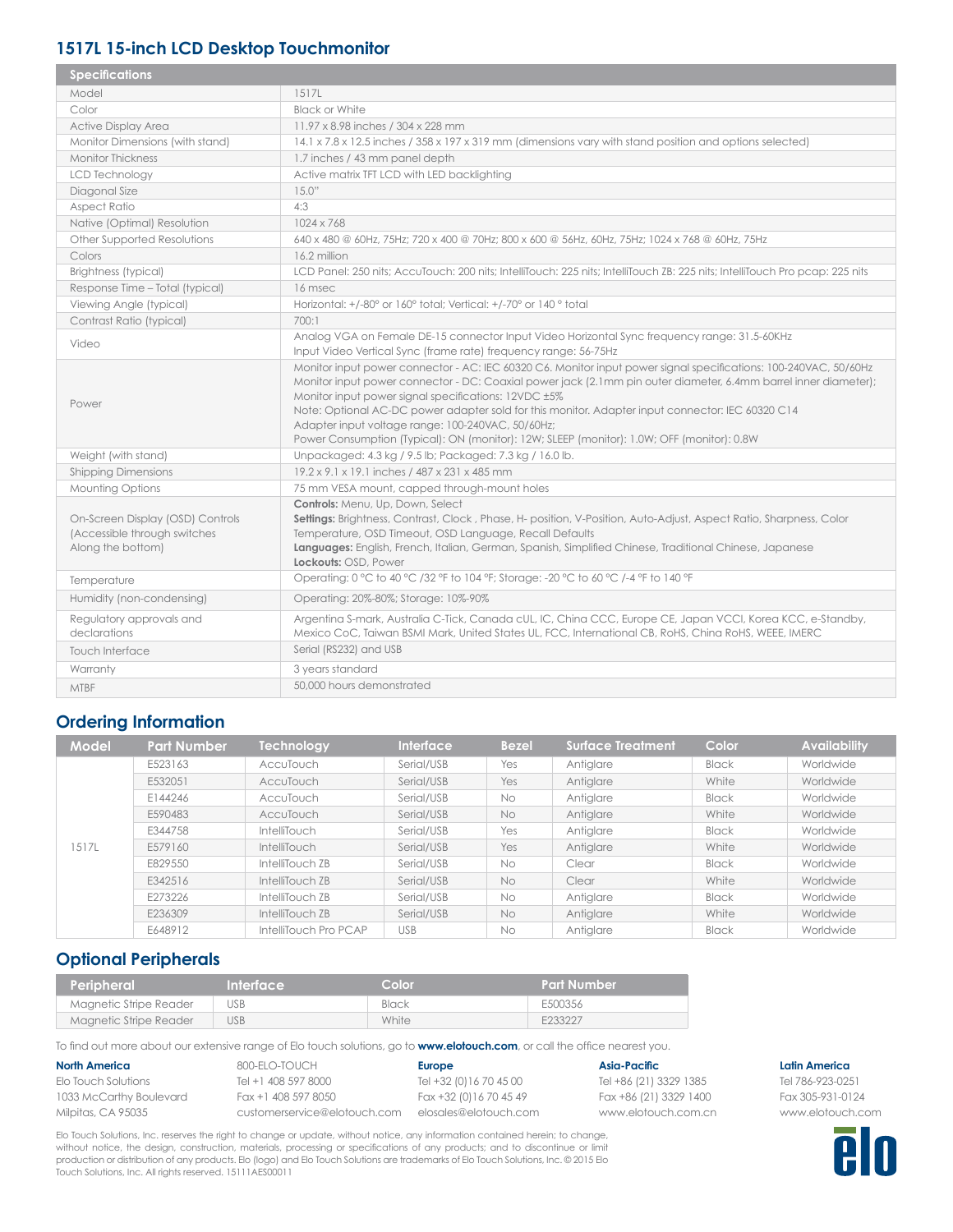# eln

- Sleek and thin desian with "Built for Touch" Reliability
- 40% Energy Savings using LED Technology
- 3 Year Standard Warranty
- Integrated cable management
- Space-saving design



# **1717L 17-inch LED Desktop Touchmonitor**

The 1717L touchmonitor is built to withstand the rigors of continuous public use with a rugged "built for touch" design. Its stylish, thin and modern look is coupled with a retailfocused feature set and is an attractive solution for commercial touchmonitor needs. It is well suited for high use public venues where point-of-sale, point-of-information, point-of-service, loyalty systems, and shelf-level and countertop interactive digital signage are found.

The 1717L is offered with a choice of touch technology. AccuTouch five-wire resistive is widely used in retail and hospitality environments based on its proven ability to survive splashing liquids, food and grease. IntelliTouch and IntelliTouch Zero-Bezel pure glass surface acoustic

wave technology delivers the ultimate in optical quality for dry retail and hospitality applications. For multi-touch applications, IntelliTouch Pro projected capacitive supports fast, sensitive 10-touch interaction right out of the hox

The optional 3-track magnetic stripe reader (MSR) is programmable to either HID or Keyboard Emulation. It is easily installed by the user, providing an elegant, integrated solution and eliminating the need for external brackets or attachments.

The 1717L touchmonitor is environmentally friendly, lightweight and uses less power with state-of-theart LED backlights in the display panels.



## **Key features:**

- **Edge-to-edge Zero-bezel:**  AccuTouch resistive, IntelliTouch Zero-Bezel surface acoustic wave and IntelliTouch Pro projected capacitive multi-touch
- **Traditional Bezel:** AccuTouch resistive and IntelliTouch surface acoustic wave
- **Antiglare or Clear glass**
- **Black or White color choices**
- **Desktop, wall or VESA mounting**
- **Internal and external power options**
- **USB and RS232 serial connections**
- **Customizable with integrated magnetic stripe reader**

## **Key Applications:**

- Point-of-Sale
- Point-of-Information

## **About Elo**

Elo founders pioneered the touchscreen over 40 years ago. Today, Elo Touch Solutions is a leading global supplier of touch-enabled technology, products and industry solutions. The Elo portfolio encompasses the broadest selection of OEM touchscreen components, touch monitors, and all-in-one touch computers for the demanding requirements of diverse markets, including banking, gaming machines, hospitality systems, industrial automation, interactive kiosks, healthcare, ofice equipment, point of sale terminals, retail displays, and transportation applications. The Elo touch experience has consistently stood for quality, reliability and innovation with more than 20 million installations worldwide.